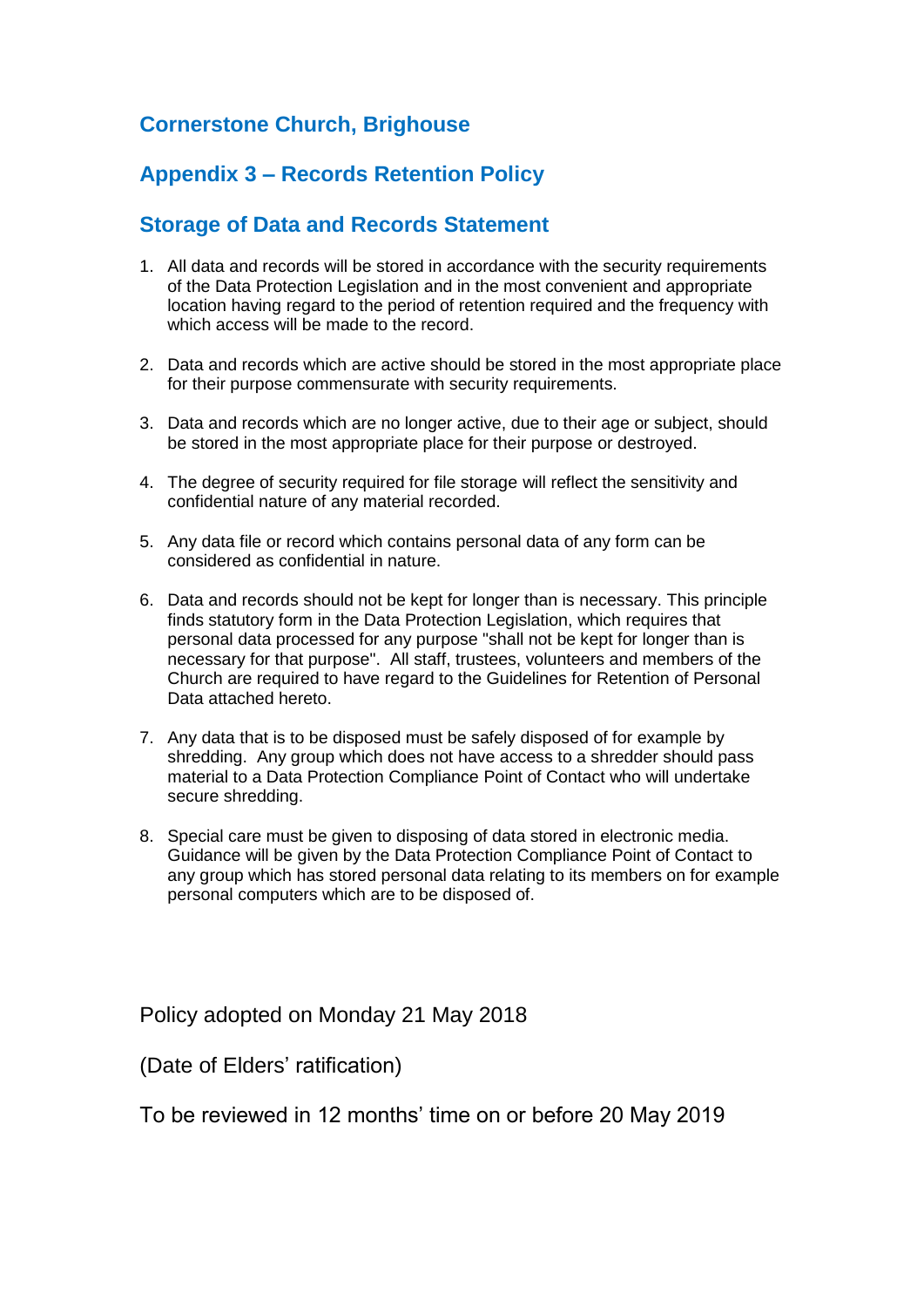#### **Guidelines for Retention of Personal Data**

(This is not an exhaustive list)

If you have any queries regarding retaining or disposing of data please contact the Data Protection Compliance Point of Contact, Allan Raw, Church Elder.

### **Types of Data Suggested Retention Period**

| Personnel files (including training records<br>and notes of disciplinary                                                                         | 6 years from the end of employment<br>$\bullet$                                                                                                                                                                                                                       |
|--------------------------------------------------------------------------------------------------------------------------------------------------|-----------------------------------------------------------------------------------------------------------------------------------------------------------------------------------------------------------------------------------------------------------------------|
| and grievance hearings)                                                                                                                          |                                                                                                                                                                                                                                                                       |
| Application forms/interview notes                                                                                                                | Maximum of one year from the date<br>$\bullet$<br>of the interviews for those not<br>subsequently employed. If<br>employed, retain in personnel file.                                                                                                                 |
| Information relating to children<br>NB. You may find it helpful to read the<br>following article:<br>http://safeinchurch.org.uk/record-retention | Check for accuracy once a year<br>$\bullet$<br>Record that child was a member of<br>$\bullet$<br>the group $-$ permanent<br>Secure destruction of personal data<br>$\bullet$<br>other than name and fact of<br>membership – three years after<br>cease to be a member |
| Church member information                                                                                                                        | Check for accuracy once a year<br>$\bullet$<br>Record that adult was a member -<br>permanent<br>Secure destruction of personal data<br>$\bullet$<br>other than name and fact of<br>membership - three years after<br>cease to be a member                             |
| Church group member information                                                                                                                  | Check for accuracy once a year<br>$\bullet$<br>Record that adult was a member of<br>group - permanent<br>Secure destruction of personal data<br>$\bullet$<br>other than name and fact of<br>membership - three years after<br>cease to be a member                    |
| Income Tax and NI returns, including<br>correspondence with tax office                                                                           | At least 6 years after the end of the<br>٠<br>financial year to which the records<br>relate                                                                                                                                                                           |
| Statutory Maternity Pay records and<br>calculations                                                                                              | As Above<br>$\bullet$<br>(Statutory Maternity Pay (General)<br>Regulations 1986)                                                                                                                                                                                      |
| Statutory Sick Pay records and<br>calculations                                                                                                   | As Above<br>$\bullet$<br><b>Statutory Sick Pay (General)</b><br>$\bullet$<br>Regulations 1982                                                                                                                                                                         |
| Wages and salary records                                                                                                                         | 6 years from the tax year in which<br>$\bullet$<br>generated                                                                                                                                                                                                          |